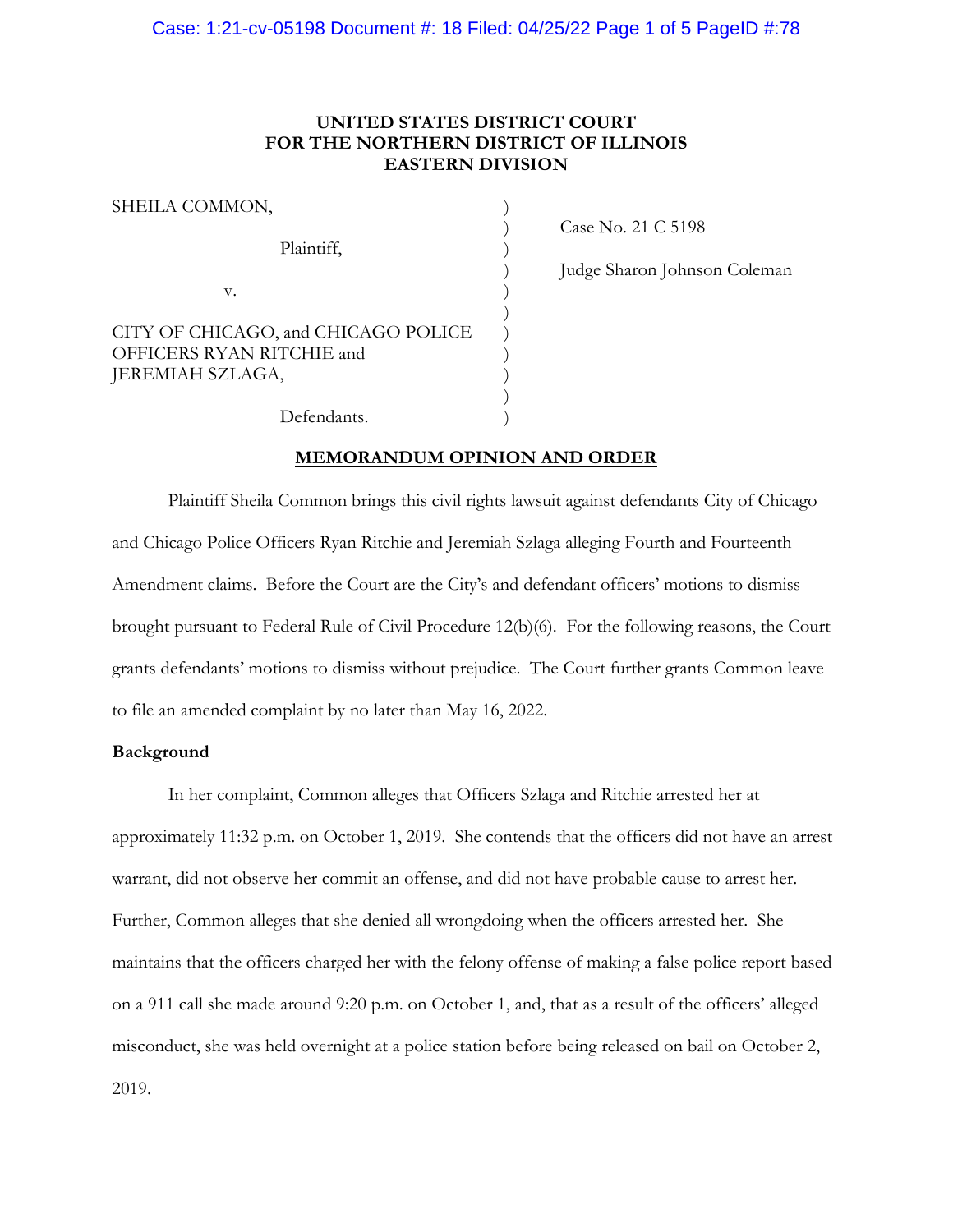### Case: 1:21-cv-05198 Document #: 18 Filed: 04/25/22 Page 2 of 5 PageID #:79

Common also alleges that defendant officers' failure to conduct a reasonable investigation was caused by the City's failure to cure the defective police records practices as identified by the law firm of Winston and Strawn in 2016. She contends that had the City corrected the flaws in its police records practices, the officers would have learned there was no basis to charge her with having made a false report. Common's criminal case was dismissed in early 2020.

Based on these allegations, Common brings Fourth and Fourteenth Amendment claims and seeks compensatory and punitive damages.

#### **Legal Standard**

A motion to dismiss pursuant to Rule  $12(b)(6)$  for failure to state a claim tests the sufficiency of the complaint, not its merits. *Skinner v. Switzer*, 562 U.S. 521, 529, 131 S.Ct. 1289, 179 L.Ed.2d 233 (2011). When considering dismissal of a complaint, the Court accepts all well-pleaded factual allegations as true and draws all reasonable inferences in favor of the plaintiff. *Erickson v. Pardus*, 551 U.S. 89, 94, 127 S.Ct. 2197, 167 L.Ed.2d 1081 (2007) (per curiam). To survive a motion to dismiss, plaintiff must "state a claim for relief that is plausible on its face." *Bell Atlantic Corp. v. Twombly*, 550 U.S. 544, 570, 127 S.Ct. 1955, 167 L.Ed.2d 929 (2007). "With a narrow and pragmatic exception for a plaintiff who has pleaded herself out of court, the appropriate vehicle for resolving an affirmative defense is a motion for judgment on the pleadings under Rule 12(c), not a Rule 12(b)(6) motion." *Gunn v. Continental Casualty Co.*, 968 F.3d 802, 806 (7th Cir. 2020).

#### **Discussion**

Although a complaint need not plead legal theories, *see Joseph v. Elan Motorsports Tech. Racing Corp.*, 638 F.3d 555, 561 (7th Cir. 2011), Common's bare-boned complaint does not allege sufficient "factual content that allows the court to draw the reasonable inference that the defendant is liable for the misconduct alleged." *Iqbal*, 556 U.S. at 678. Instead, her complaint has left the defendants and the Court guessing as to what Fourth and Fourteenth Amendment claims she is bringing and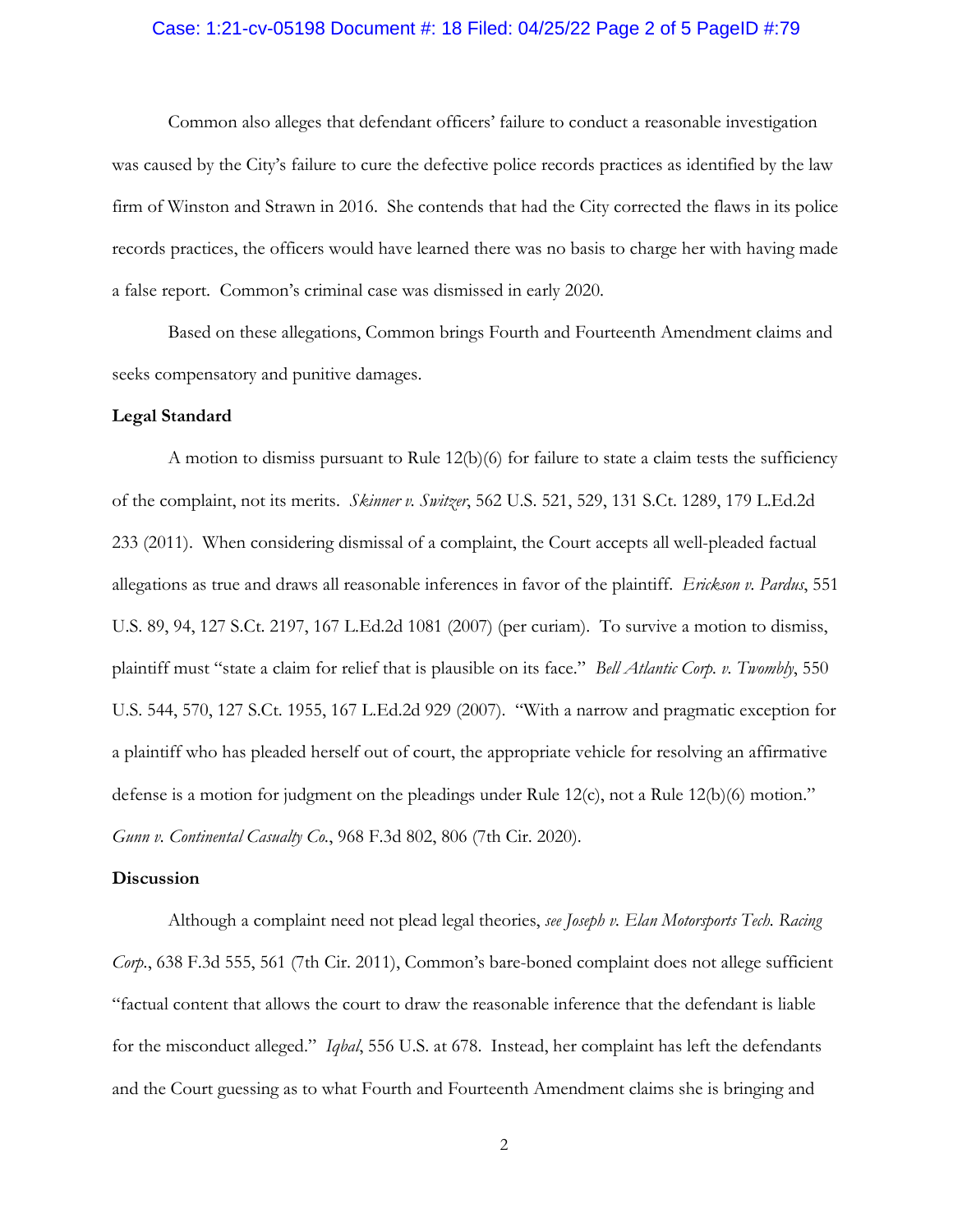#### Case: 1:21-cv-05198 Document #: 18 Filed: 04/25/22 Page 3 of 5 PageID #:80

what factual allegations put defendants on notice of her claims. Defendants try to fill in the blanks in their legal memoranda, but at the Rule 12(b)(6) stage, defendants can only base their motions to dismiss on "the complaint itself, documents attached to the complaint, documents that are critical to the complaint and referred to in it, and information that is subject to proper judicial notice." *Kuebler v. Vectren Corp.*, 13 F.4th 631, 636 (7th Cir. 2021) (citation omitted). However, a plaintiff opposing a Rule 12(b)(6) motion may submit evidence illustrating her allegations without turning the motion into one for summary judgment. *Id.* at 636. The only evidence Common attaches to her response brief is the Chicago Police Department's Special Order S06-01-04 entitled Arrestee Identification Process. Meanwhile, "a plaintiff may not amend his complaint in his response brief." *Pirelli Armstrong Tire Corp. Retiree Med. Benefits Trust v. Walgreen Co.*, 631 F.3d 436, 448 (7th Cir. 2011).

With these standards in mind, it appears Common is bringing a *Monell* claim against the City based on the 2016 Winston and Strawn 74-page report concerning its review of the City of Chicago's Federal Civil Rights Litigation Division, along with the Chicago Police Department's Special Order discussed above. Common alleges that had the City corrected the defective police records practices, defendant officers would have been able to listen to the 911 call and learn there was no basis to arrest her. Common's allegations and arguments, however, do not address any constitutional violation as required under *Monell*, but point to problems with Chicago's police procedures. And, a police officer's violation of a department policy is immaterial on the question of whether a federal constitutional violation has occurred. *Thompson v. City of Chicago,* 472 F.3d 444, 454 (7th Cir. 2006). Without more, Common's argument in her response brief that she intends to prove the City's conduct would lead to unconstitutional violations and the City consciously disregarded these consequences fails to plausibly allege the City is liable for any constitutional deprivation. The Court grants the City's motion to dismiss.

The Court turns to defendant officers' motion to dismiss in which they argue Common has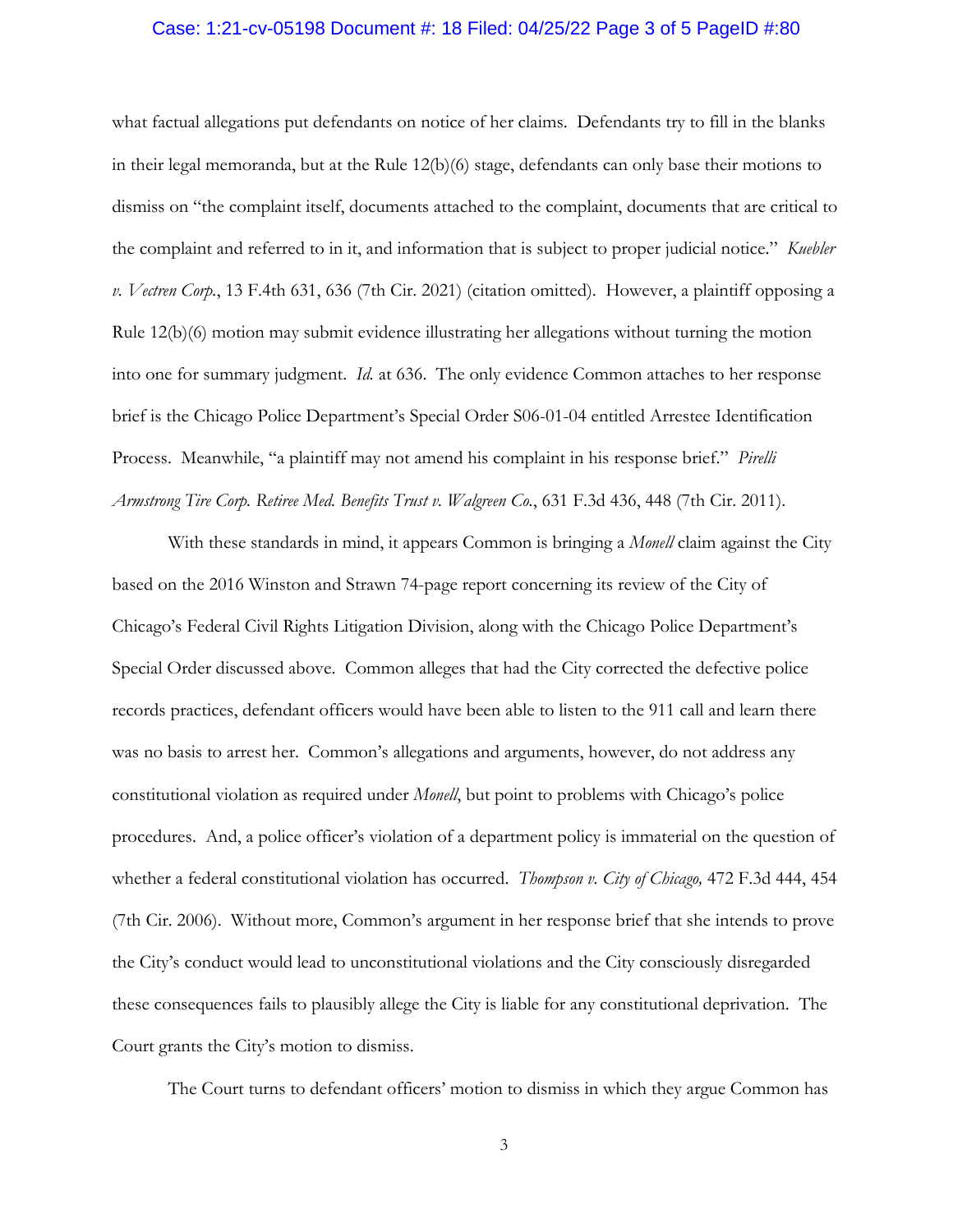#### Case: 1:21-cv-05198 Document #: 18 Filed: 04/25/22 Page 4 of 5 PageID #:81

failed to give sufficient factual details to support her Fourth Amendment claim under the federal pleading standards. In support of her Fourth Amendment claim, Common alleges that defendant officers did not have an arrest warrant, did not observe her commit an offense, and did not have probable cause to arrest her. Common's complaint does not provide any factual details beyond these assertions, and thus she has failed to meet her burden of providing "more than labels and conclusions." *Twombly*, 550 U.S. at 555. Put differently, Common has failed to allege sufficient facts to push her allegations across the line from conceivable to plausible. *Id*. at 570. Furthermore, Common contends that had the defendant officers undertaken a reasonable investigation, they would have known that they lacked probable cause to arrest her. Common's argument is misplaced because once a police officer has probable cause, he is not required to seek exculpatory evidence or investigate any further. *Matthews v. City of East St. Louis*, 675 F.3d 703, 707 (7th Cir. 2012). The Court grants defendant officers' motion to dismiss in this respect.

In her response brief, Common also argues that defendant officers violated her Equal Protection rights because they arrested her, but not her boyfriend. The complaint contains no allegations about Common's boyfriend, and, as discussed, Common cannot amend her complaint in her response brief. *Pirelli Armstrong Tire,* 631 F.3d at 448. Moreover, her argument that the defendant officers knew her boyfriend was violating an order of protection does state a plausible claim for relief under the facts as alleged in her complaint. *See Iqbal*, 556 U.S. at 679 ("Determining whether a complaint states a plausible claim for relief" is "a context-specific task that requires the reviewing court to draw on its judicial experience and common sense.").

On a final note, defendants officers' qualified immunity affirmative defense is best left for a motion for judgment on the pleadings under Rule 12(c). *See Gunn,* 968 F.3d at 806.

#### **Conclusion**

For these reasons, the Court grants defendants' motions to dismiss without prejudice [12,